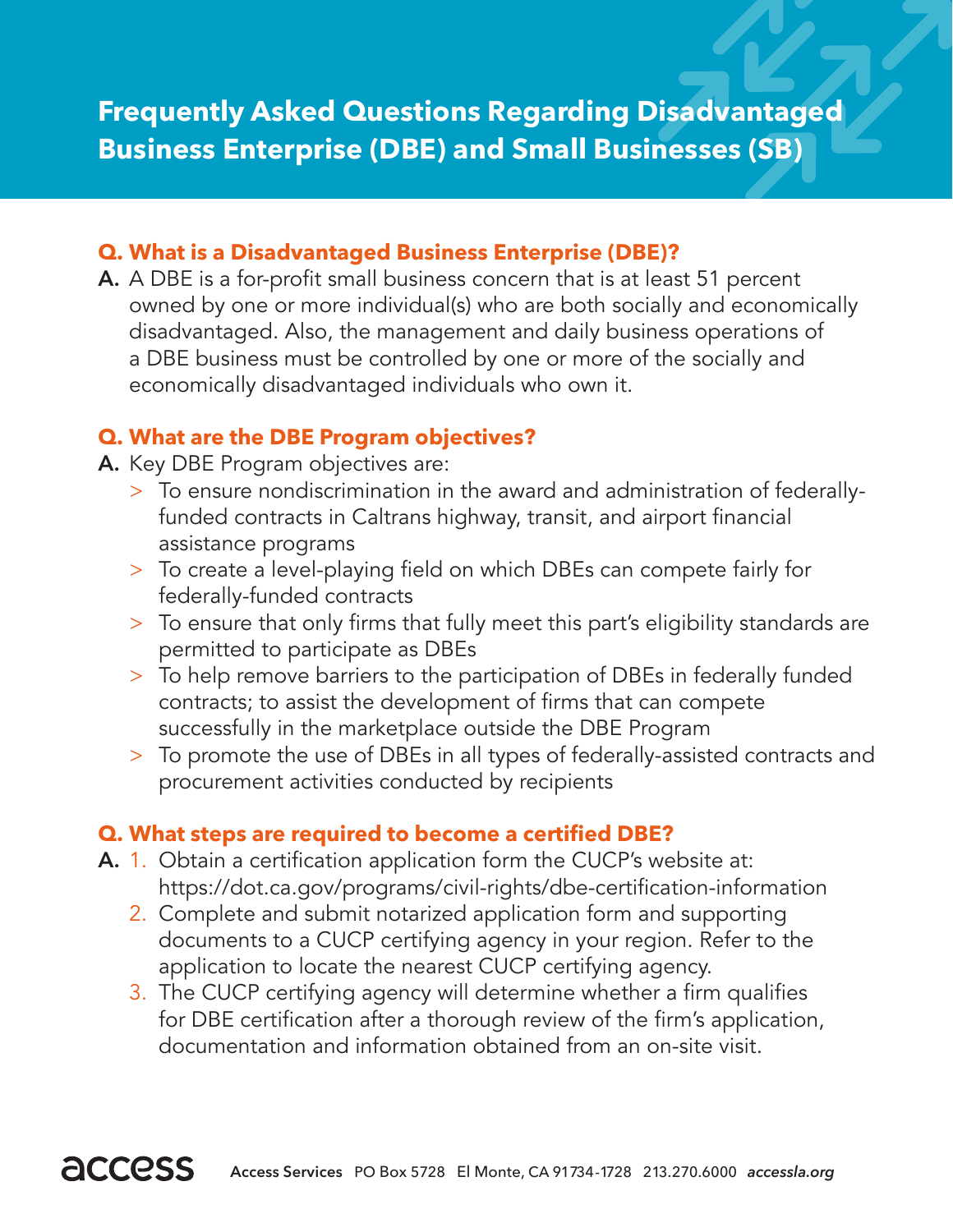# **Q. How do I locate certified DBEs and SBs?**

A. Certified DBEs can be found on the CUCP's website at https://dot.ca.gov/programs/civil-rights/dbe-search Certified SBs can be found on the California E-Procure website at https://www.caleprocure.ca.gov/pages/sbdvbe-index.aspx

### **Q. What is the DBE Supportive Services Program?**

A. Caltrans DBE Supportive Services Program offers free assistance to DBEs or Potential DBEs including training, technical assistance and an extensive 6-month Business Development Program. More information can be found at https://dot.ca.gov/programs/civil-rights/supportive-services

### **Q. What are the benefits of being a certified DBE?**

- A. Some advantages to being a DBE firm include:
	- > DBEs may be used to satisfy a DBE goal on any project with funding from the U.S. Department of Transportation (i.e. cities, counties, airports, transit agencies). DBEs receive statewide exposure for contracting opportunities through the DBE Directory, which provides one list of all DBE firms certified in the State of California. Prime contractors and consultants are strongly encouraged to use the DBE Directory to identify subcontractors/sub-consultants for their projects
	- > DBEs may participate in a variety of supportive services such as training and technical assistance if they are construction and consulting firms involved in a road, highway or bridge construction or maintenance related business. Many of these services are at no cost or reduced cost to certified DBEs

 Access Services offers several different business opportunities, open to all businesses and vendors. Access encourages collaboration with DBEs/ SBs. Such partnerships increases the overall economic viability of small and disadvantaged businesses, allowing them an opportunity to perform on Federally-assisted contracts and projects.